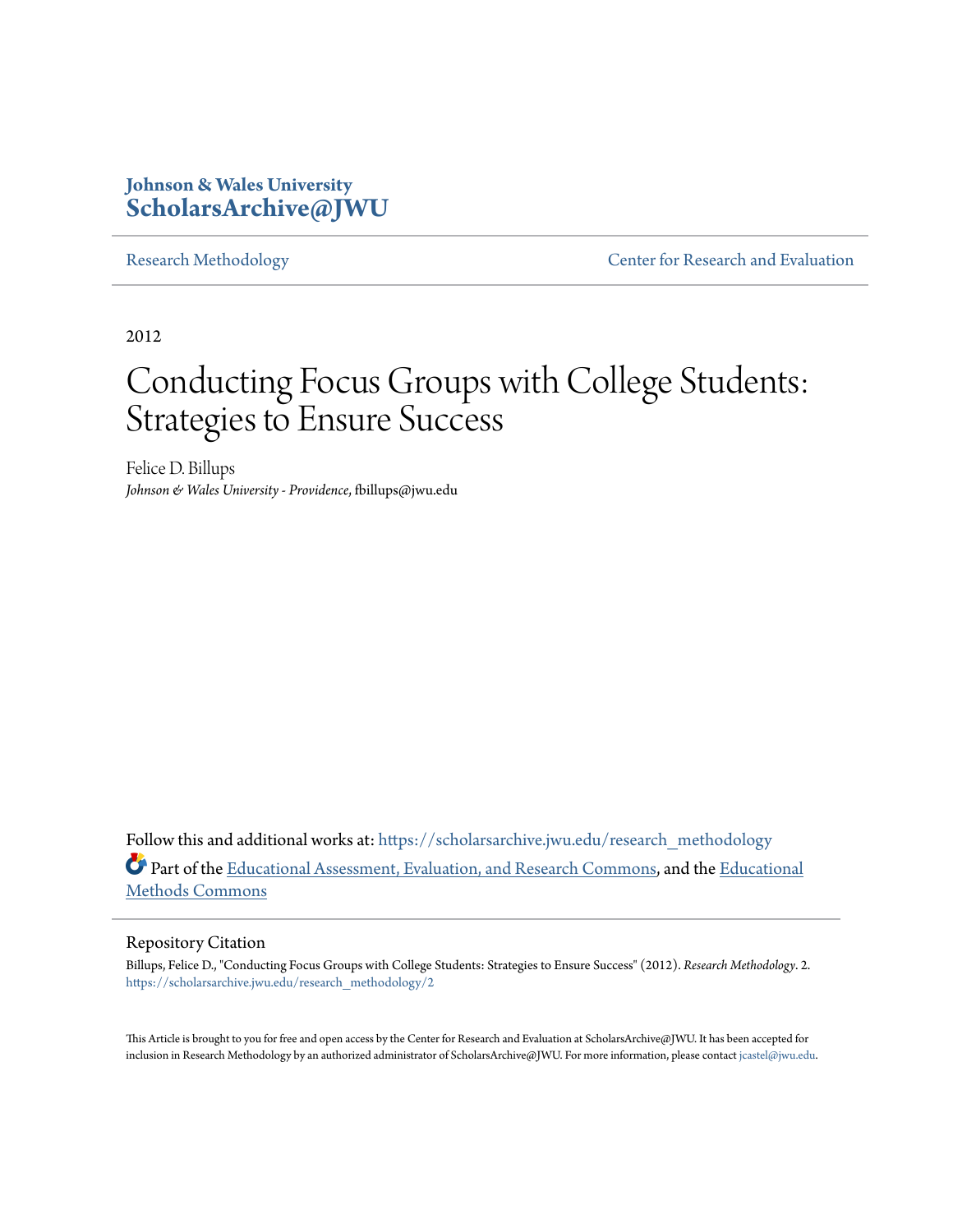*Page 2 AIR Professional File, Number 127, Conducting Focus Groups with College Students*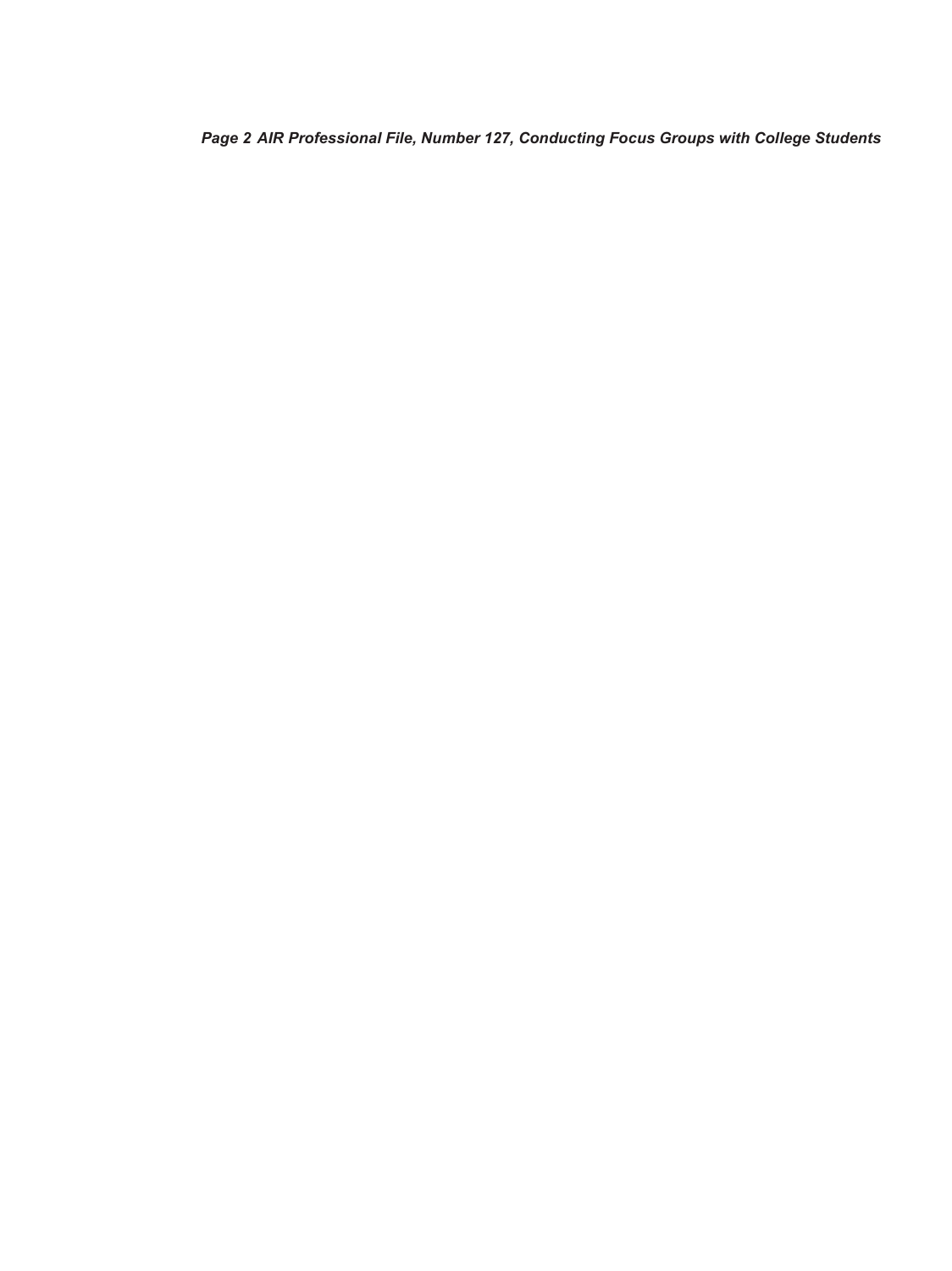

# *Conducting Focus Groups with College Students: Strategies to Ensure Success* **Introduction**

Institutional researchers are often asked to conduct focus groups as an efficient way to address an institutional concern or problem. Typically, IR professionals depend on external consultants and specialists to conduct these group interviews for them; however, due to recent resource constraints (staffing, budgets), they are increasingly assuming responsibility for conducting the focus group sessions themselves.

Institutional researchers require specialized skills in order to engage college students in this type of group interviewing; college students present specific characteristics and preferences that require careful consideration. Numerous research studies have used focus groups to support or augment research on college students (Breen, 2006; Diambra, McClam, Fuss, Burton, & Fudge, 2009; Kicklighter, Koonce, Rosenbloom, & Commander, 2010; Naylor, Stoffel, & Van Der Laan, 2008; Ouimet, Bunnage, Carini, Kuh, & Kennedy, 2004; Raby, 2007, 2010; Wellington, 2010; Williams, Bonnell, & Stoffel, 2009), spanning the areas of student satisfaction, assessment of student learning and support services, and program evaluation (Astin, 1993).

As student research programs continue to expand and support campus decision-making, it is important that practitioners develop the necessary skills to effectively plan and conduct focus groups with college students. While some researchers have discussed the challenges of conducting focus groups with children and teens (Morgan, Gibbs, Maxwell, & Britten, 2002; Raby, 2010), few studies highlight the methods required to work effectively with college students. This paper is intended to assist practitioners by recommending practical interviewing strategies, with particular emphasis on the opportunities and challenges encountered when working with this unique population.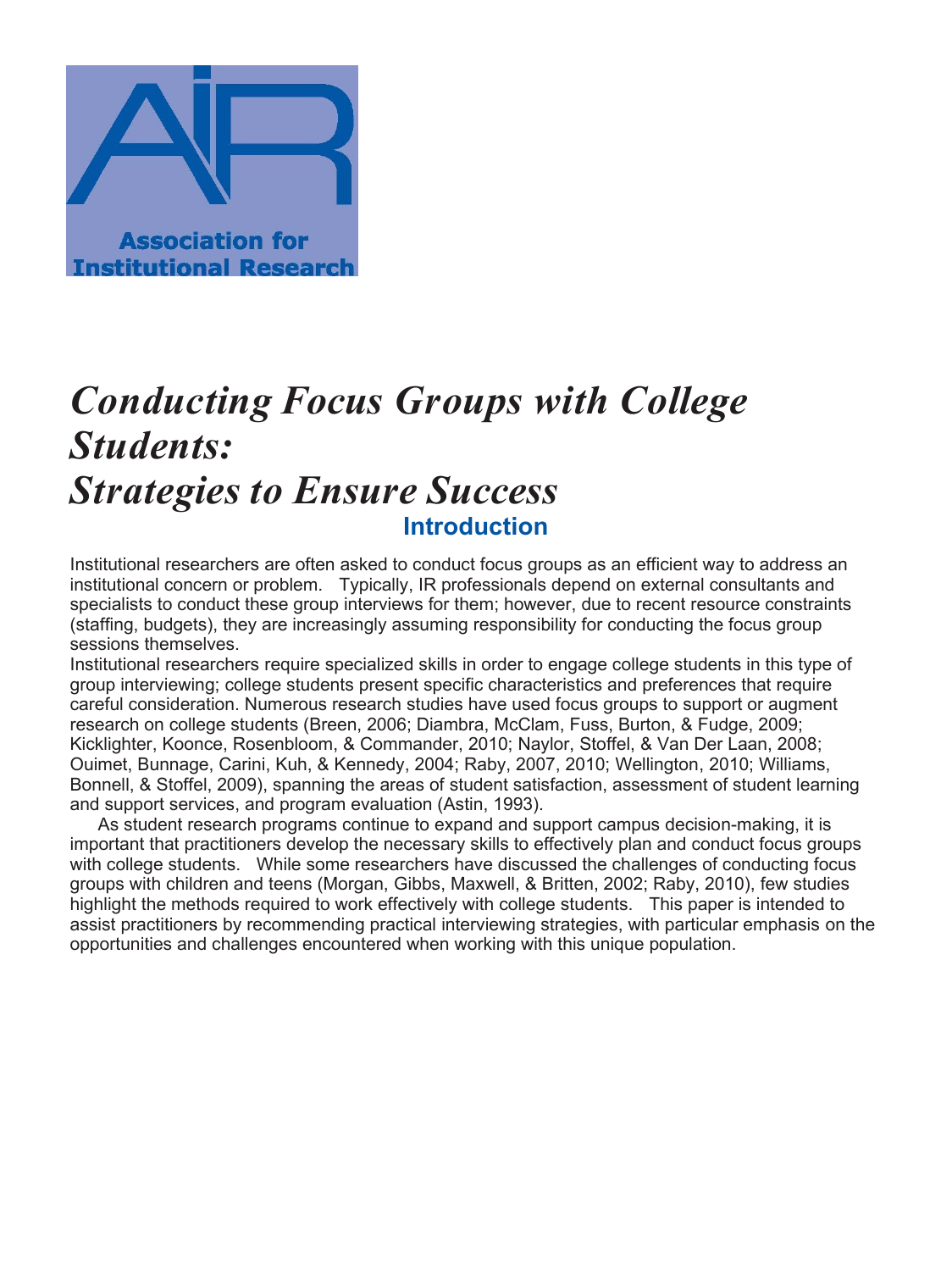### **Background**

#### *Focus Groups as an Interview Strategy*

Krueger and Casey (2009) define a focus group as "a carefully planned series of discussions designed to obtain perceptions on a defined area of interest in a permissive, non-threatening environment" (p. 2). As a qualitative research method, focus groups have gained significant acceptance and popularity on college campuses. While initially more prevalent in business and marketing domains, focus groups have surfaced in educational research to explore student perceptions, attitudes, beliefs, and experiences. Although generally viewed as a self-contained exploratory, qualitative data collection strategy (Pizam, 1994), focus groups often supplement other data collection methods such as survey questionnaires, observation, and interviews (Morgan, 1997). For instance, survey questionnaire design is often preceded by conducting focus groups to develop the instrumentation or to probe themes and topics that emerge from survey administration (Krueger & Casey, 2009; Morgan & Krueger, 1998; Ouimet et al., 2004; Stewart, Shamdasani, & Rook, 2007).

Focus groups are ideal for obtaining in-depth feedback regarding participants' attitudes, opinions, perceptions, motivations, and behaviors (Barbour & Kitzinger, 1999; Fern, 2001; Liamputtong, 2011; Morgan, 1997; Morgan & Krueger, 1998; Patton, 2002; Vaughn, Schumm, & Sinagub, 1996). The collective experience of the group promotes self-disclosure among participants and yields personalized rich, detailed descriptions; additionally, participants are encouraged to question one another's responses and to add to their statements or opinions. In the focus group setting, the researcher is less directive, allowing the conversation and the ideas to emerge from the group itself. This emergent discussion helps participants identify similarities and differences on a given topic and helps the researcher identify the most important issues and themes related to the problem (Krueger & Casey, 2009; Morgan & Krueger, 1998). As Morgan (1997) stresses, focus groups are group interviews designed to capitalize on the group's evolving interaction. In this sense, the focus group differs from one-on-one interviewing in that the group generates its own outcomes and responses by virtue of being together. This type of group discussion is especially valuable when working with special populations, such as college students (Breen, 2006; Krueger & Casey, 2009; Raby, 2010). Focus groups are not, however, intended as a way to consolidate individual interviews into a single, more efficient interview (Morgan, 1997; Morgan & Krueger, 1998). They also differ from groups whose purpose is otherwise, that is, therapy (patient-centered), presentations or debates (group-centered), or meetings/decision-making (leader-centered). Interviewing students in the group setting can also provide opportunities to collect data from a group of students while simultaneously allowing for observation and interaction among them (Kitzinger, 1995; Raby, 2007, 2010).

One of the goals of a student focus group is to build cohesion around an issue or topic and to develop camaraderie (Lincoln & Guba, 1985; Patton, 2002; Raby, 2010). Multiple perspectives evolve during a discussion, uncovering layers of perceptions and feelings that would normally be too uncomfortable for students to express initially or individually; the focus group setting can be also be used to reduce anxiety around controversial or threatening circumstances (i.e., campus incidents such as a shooting or a fire). Focus groups with students can lead to feelings of acceptance and affirmation, and even relaxation, which are all essential conditions for students to speak freely. Very few studies address the challenges and opportunities inherent in conducting focus groups with college students, and yet this population is regularly engaged in this type of discussion (Bloor, Frankland, Thomas, & Robson, 2001; Hyde, Howlett, Brady, & Drennan, 2005; Kitzinger, 1994; Morgan et al., 2002; Raby, 2010; Vaughn et al., 1996).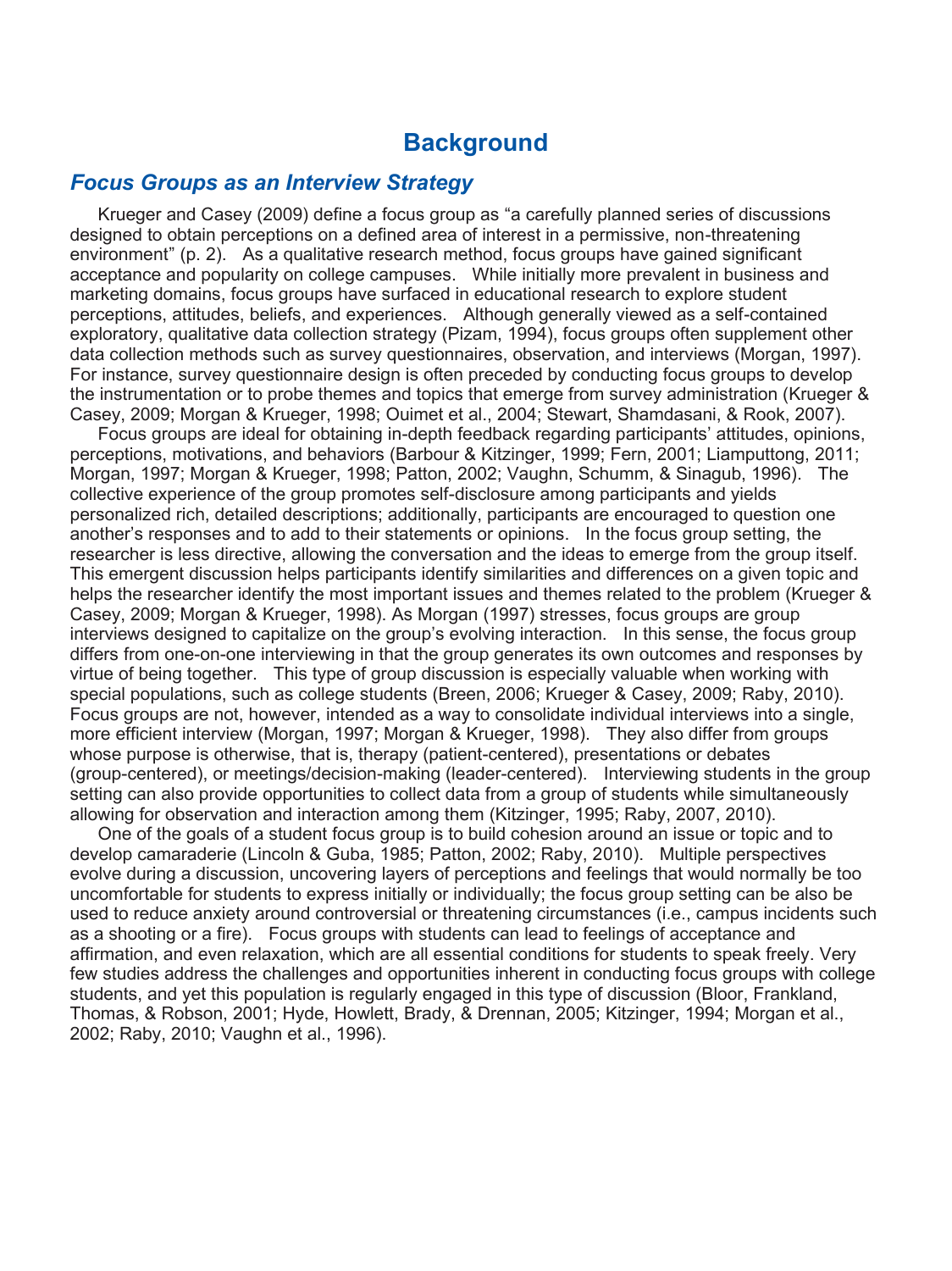## **Characteristics of College Students**

#### *Maturation and Development*

Many college students are between 18 and 25 years of age and are actively engaged in a formative period of maturation and self-actualization (Chickering, 1969; Chickering & Reisser, 1993; Erikson, 1994; Rodgers, 1990; Sanford, 1962). This process can complicate the interactions which surface in a focus group setting. Additionally, student development theory suggests that students are often more comfortable in group settings since their sense of identity is still developing and they are typically insecure about expressing their opinions in an individual interview; the one-on-one setting with an adult's focused attention makes them feel exposed or intimidated (Chickering, 1969; Erikson, 1994; Lemons & Richmond, 1987).

Erikson (1994) conceptualized individual development as occurring in chronological phases that depend on the acquisition of skills and knowledge in order for the individual to progress. College students are included in the phase known as *adolescent* (usually spanning the ages from 17–22 years), during which individual identity development occurs, typically amidst role confusion. During these formative years, college students struggle to develop a holistic identity resulting from the fragmented identities he or she adopted through childhood (role confusion).

This identity development occurs in spite of and in the face of peer pressure, a significant factor in adolescent development. It is in this phase that college students come face to face with their peers and their own sense of identity (Chickering, 1969; Chickering & Reisser, 1993; Lemons & Richmond, 1987).

Sanford's (1962) work used Erikson's model to determine that the college years provide a critical crossroad for the maturation point in young adults. It is at this crossroad that focus group research can cultivate dialogue among students as they share personal stories that reveal "identity." Furthering this perspective is the work of Chickering (1969) and Chickering and Reisser (1993), who provide a lens for understanding how college students mature developmentally during college years. Chickering's "Seven Vectors" of development was augmented by his later collaboration with Reisser (1993); they identified four areas of development to include achieving competence, developing autonomy, establishing identity, and developing purpose, all of which are core development phases with which students struggle during college. It is within these frameworks that practitioners can more effectively work with the college student population and assist them to communicate their sense of self to one another in a supportive group environment, particularly when sharing personal insights and experiences (Lemons & Richmond, 1987). Rodgers (1990) describes college student development as "the ways that a student grows or increases his/her developmental capabilities as a result of enrollment in an institution of higher education" (p.127).

#### *Peer Pressure*

Peer pressure and perceptions of one's self, as reflected in peers, can also affect the ways in which college students participate and respond in a focus group setting. Psycho-social development theories provide a basis for understanding how college students relate to one another and develop a sense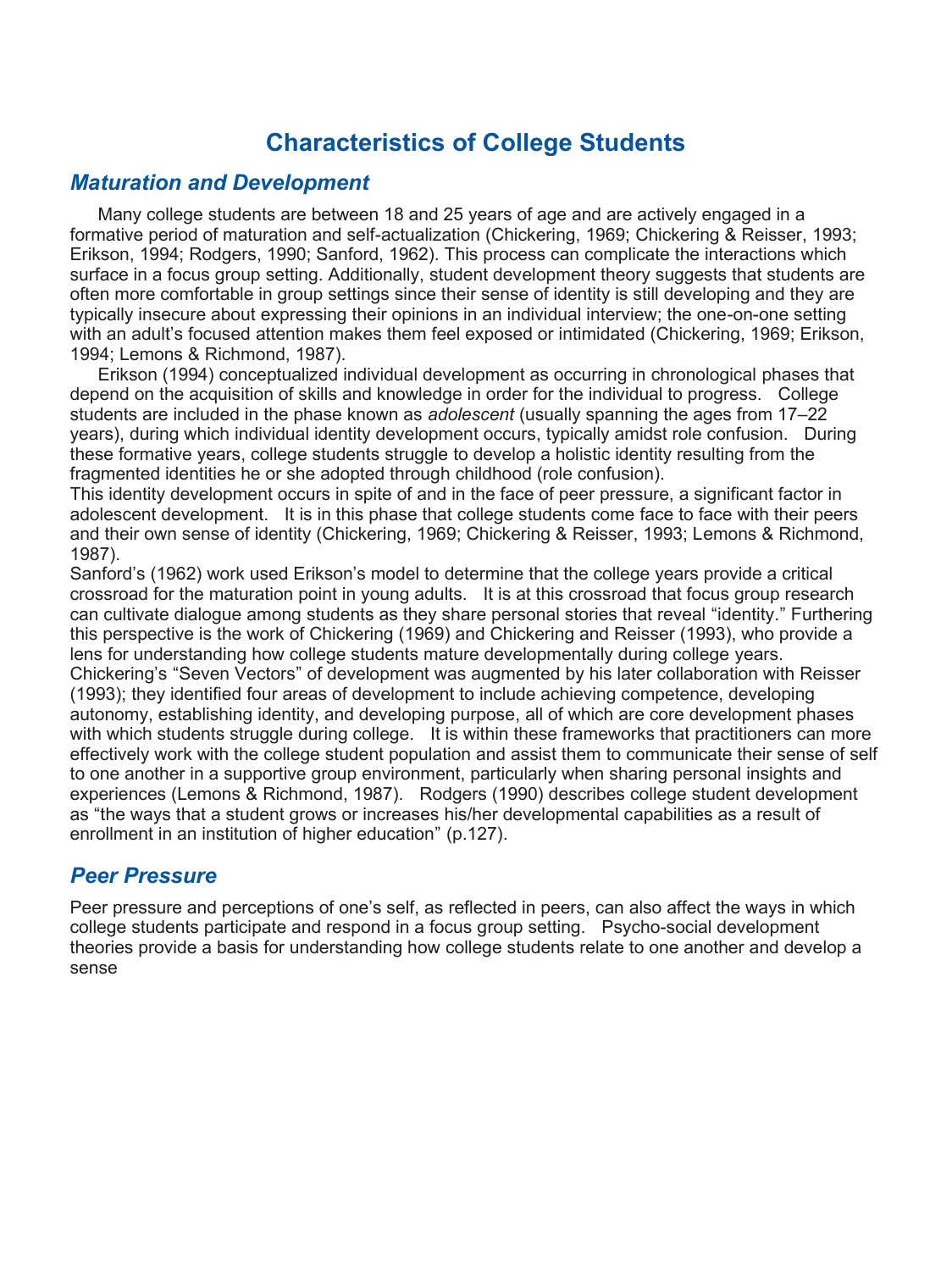of identity separate from their peers (Erikson, 1994; Lemons & Richmond, 1987; Sanford, 1962). Krueger and Casey (2009) note that because young adults are so susceptible to peer pressure, their behavior in a group discussion may challenge the moderator. Concerns regarding participants' trust, honesty, conformity, and self-reflection are just some of the issues a moderator faces when conducting student focus groups (Hollander, 2004; Hyde et al., 2005; Raby, 2010).

Focus groups promote self-reflection and allow students to see that they are not alone in the way they feel about a topic. They are more likely to be candid in a group, especially if others willingly share similar feelings. This concept of *normative censure* often aids in the process of soliciting feedback from college students, as they more easily share experiences if the group supports open dialogue and personal disclosure (Hollander, 2004; Kitzinger, 1994; Mitchell, 1999; Warr, 2005).

#### *Gender*

Researchers have studied the developmental differences between female and male college students (Baxter Magolda, 1992; Evans, 1995; Gilligan, 1982; Hollander, 2004; Josselson, 1990; Kegan, 1982; Mitchell, 1999). The focus group setting may showcase these differences; Baxter Magolda's (1992) study of gender and autonomy suggests that women value interpersonal relationships more highly than their male counterparts. These values may affect the quality and extent of the focus group discourse. Moderators who wish to maintain a balanced discussion in mixed groups should make a concerted effort to encourage the male participants to comment and elaborate during discussions. As Josselson (1990) stressed, women see relationships as fluid and changeable, while men view relationships in a more static or permanent way. This difference in perspective can alter conversations in groups where young men and women are combined.

## **Group Interactions Among College Students**

One of the challenges of working with students is getting them to talk to each other in a conversational manner. Surprisingly, Millennial college students often view the group setting as a safer environment in which to express their ideas, particularly if they are with friends or acquaintances (Rickes, 2009). Students are used to group interactions since their entire educational experience is rooted in classroom settings and group settings. They are relatively at ease when the discussion is guided, their thoughts solicited, and diverging viewpoints are expected; however, most of their experience in groups involves one person talking at a time, while they listen and wait to respond. An effective moderator can work with the students to guide the discussion and elicit their "stories" and personal narratives (Hollander, 2004; Kitzinger, 1994; Raby, 2010; Wilkinson, 1998).

Emergent discussions are one way to uncover "truths"; however, what college students say in the first 15 minutes may not necessarily be the most truthful or substantive—the process needs to unfold in order to ensure candor from participants. Students may take time to relax with and trust the moderator to the extent that they talk to each other in a meaningful, conversational manner (Vaughn et al., 1996). Diambra et al. (2009) suggest that group cohesion deepens through group interactions where camaraderie develops; for students in this age group, a sense of "belonging" allows for better responses and reflection amongst participants.

#### *The Millennials*

Today's college students are typically from the Millennial generation, which comprises individuals born between 1982 and 2001. As a group, they exhibit unique characteristics, setting them apart from previous generations of college students, and challenging college faculty and staff in many ways. They have their own sense of relating to the world and to each other (Howe & Strauss, 2007; Rickes, 2009) and, as a generation, Millenials have been encouraged to feel special, rewarded for everything they accomplish (Howe & Strauss, 2007). Respectful of authority, they prefer positive learning environments where there is a flexible structure and order; they value teamwork and collaboration and are accustomed to classroom settings with myriad technology and multimedia to teach them and entertain them, simultaneously.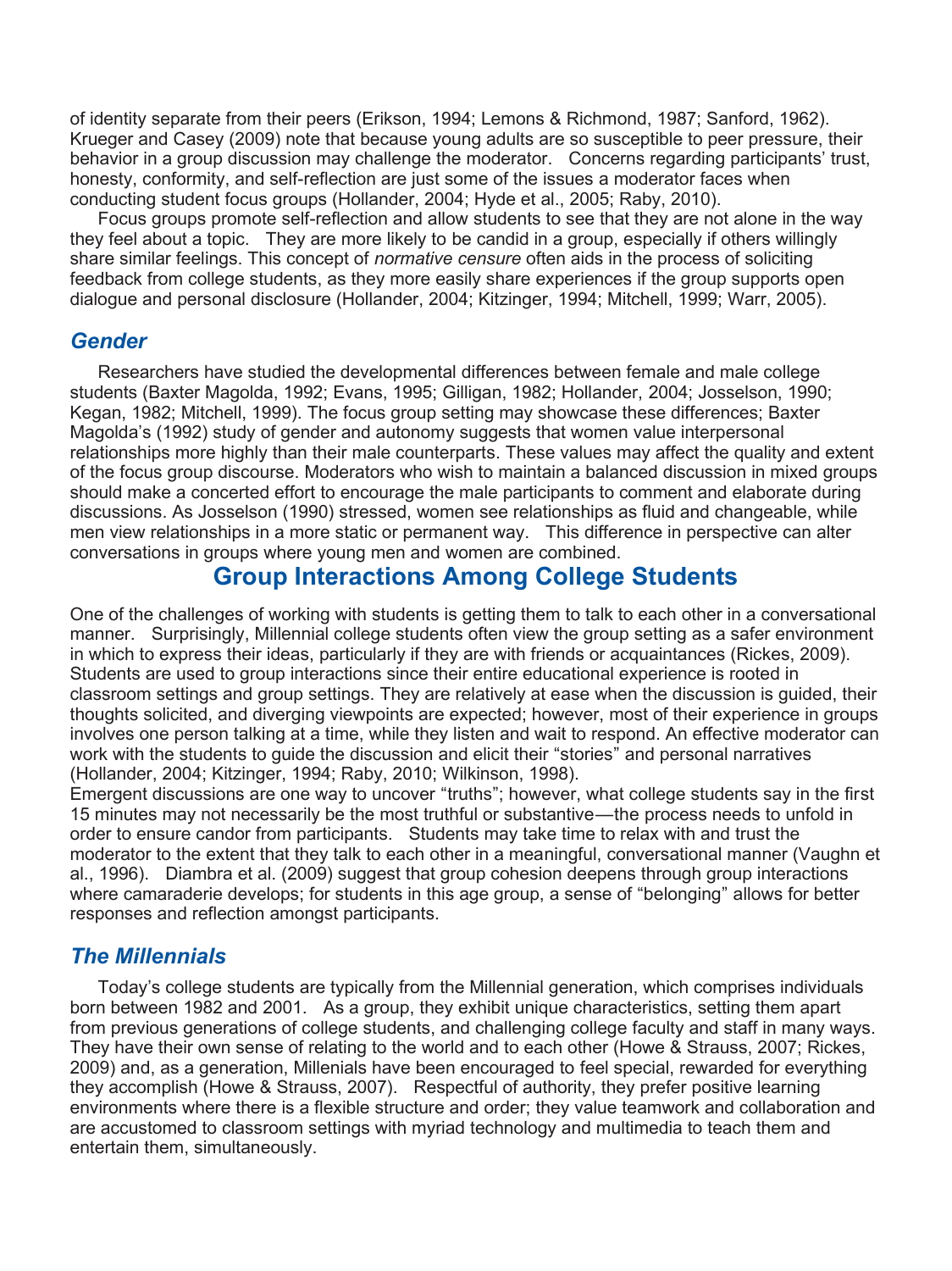The Millenials are the most diverse generational group, to date (Howe & Strauss, 2007). They have been raised by attentive parents who encouraged their involvement in numerous activities; some would say that their lives have even been too tightly scheduled and structured for them (Raines, 2003). They are natural multitaskers, used to dealing with a wide range of communication modes, and prefer multitasking in achievement-oriented settings, such as the classroom.

Gregoryk and Eighmy (2009) find that Millennials need open-ended discussions in group settings and find that a moderate structure suits them best; furthermore, Millenials appreciate the chance to voice their opinions in a safe setting and prefer to respond to questions in turn. Additionally, for a generation used to group interactions that involve multiple participants with multiple purposes affected by multiple stimuli, moderators will need to ensure that the purposes and process of the focus group session are clearly explained to students at the beginning of the interview, such as the use of an outline or agenda (Krueger & Casey, 2009; Raines, 2003). Focus groups with college students can easily provide a climate that offers all of these characteristics, thus facilitating significant and meaningful dialogue amongst them.

## **Focus Group Design: Strategies to Engage College Students**

As institutional researchers know, focus groups are a form of applied research, intended to help practitioners address organizational or programmatic challenges while exploring the experiences and attitudes of specific populations. If you are dealing with an issue or concern about which little is already known, or for which you need narrative or detailed descriptions and stories, then focus group research is an optimal exploratory or supplementary research method (Krueger & Casey, 2009; Morgan & Krueger, 1998; Ouimet et al., 2004; Pizam, 1994; Stewart et al., 2007). To effectively conduct focus group sessions with students, specific preparations and accommodations must be coordinated to include (a) determining research objectives, (b) developing instrumentation, (c) selecting and inviting participants, and (d) conducting focus groups in a welcoming environment, all of which will be addressed below.

#### *Research Objectives*

Prior to determining whether a focus group is the best method for obtaining student feedback, determining a clear research objective is essential (Krueger & Casey, 2009). While many college administrators believe that the most direct method is to "just ask students," some questions cannot be effectively answered in this format (Breen, 2006; Raby, 2010). The following guidelines can help to clarify the research purpose when considering student focus groups:

1) **Problem statement.** What do you want to know? Who else needs to know and why? How can you frame the problem you are trying to solve? Is the information exploratory (i.e., is there little known about the issue that requires "discovery" or "exploration")? 2) **Purpose of the study.** What are your main objectives and central research questions? What do you hope to find out when you are finished? Who will benefit? Is the problem

actionable and "solvable"?

3) **Results and outcomes.** How will your results be used and by whom? What is the timeframe for sharing results? Is this an issue that requires a quick solution or response?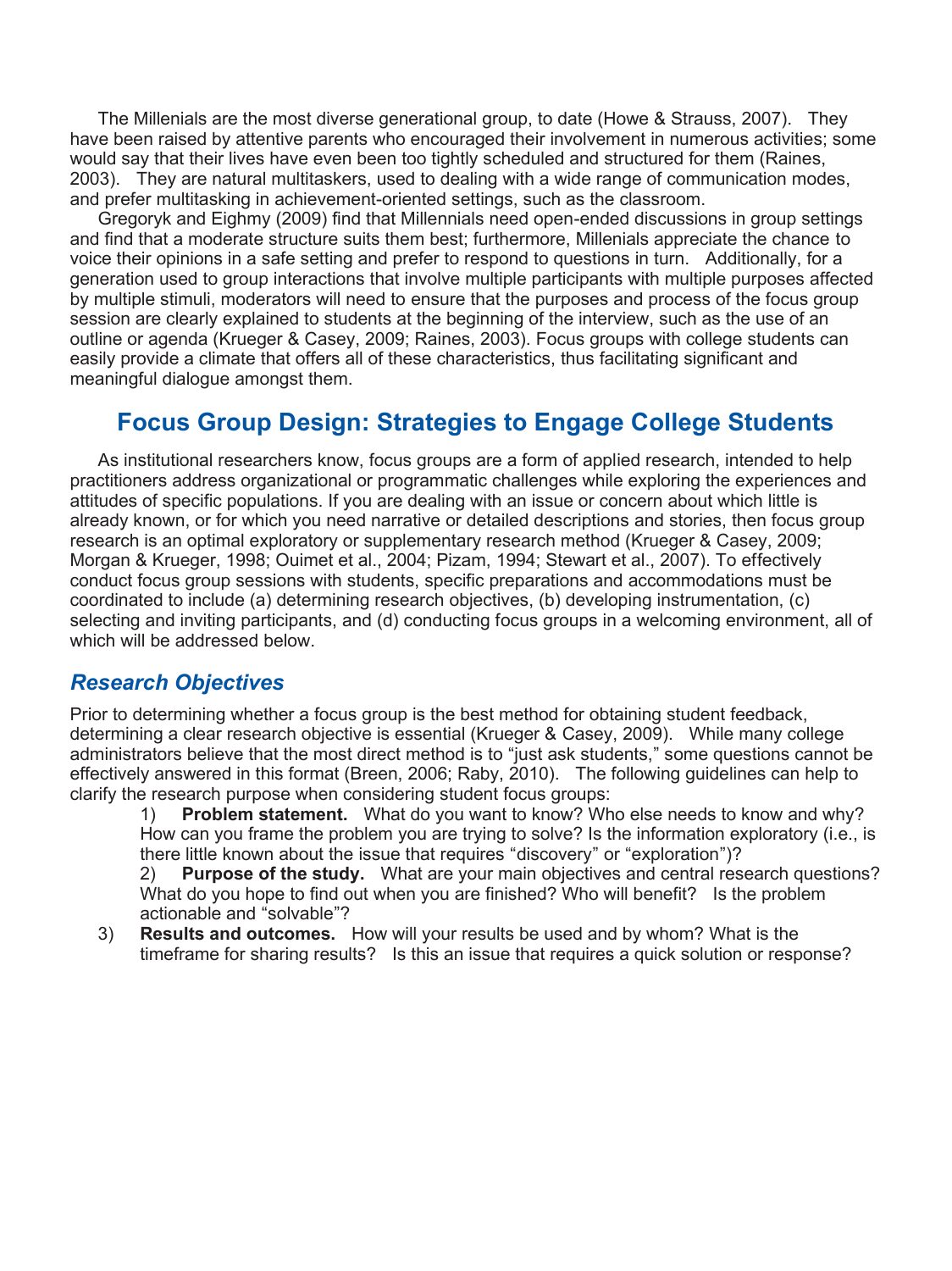Some examples of the types of issues that focus groups can address are included below.

- 1) In order to help you attract, recruit, and enroll the most qualified undergraduate students, you need to know how applicants perceive your admissions materials.
- 2) Why do increasing numbers of students switch majors in their junior year? What are their reasons and motivations?
- 3) How do students feel about the new food service meal plans?
- 4) How do undergraduate students describe the experience of student leadership programs?

## **Instrumentation: The Moderator's Guide**

The Moderator's Guide is essentially a list of questions or topics the researcher uses to guide the focus group discussion (Morgan & Krueger, 1998). The same guide is used for all focus group sessions within the same topic area; this helps the researcher maintain a balance between the moderator's emphasis and the group discussion. The guide also ensures that there will be relative consistency across groups and that the same questions will be asked in the same sequence (Morgan, 1997).

Asking the "right" questions will ensure a successful focus group session with students (Kitzinger, 1994). Certain types of questions are preferable for student groups; questions designed to facilitate detailed responses and questions that encourage reflection and interaction are the most effective (Krueger & Casey, 2009; Raby, 2010). Most importantly, questions should focus on behaviors and motivations, not just satisfaction and opinion. Asking students to describe what they do to prepare for their classes will generate better discussion than asking them how much time they spend getting ready for class; this is an example of the distinction between examining behaviors versus opinions. Asking open-ended questions also encourages detailed responses and invites group interaction (i.e., "How do you and your advisor share responsibility for planning your program of study?" or "What could you do to improve your advising experience?"), focusing on the factors that contribute to the depth and substance of those experiences.

Additional points to consider when constructing focus group questions include:

1) Avoid questions with "yes-no" answers and focus on questions that demand elaboration and details. Young people often give one-word answers, sometimes because they are used to this response in the classroom setting (Krueger & Casey, 2009; Warr, 2005).

2) Avoid questions that "threaten their independence or freedom" (Krueger & Casey, 2009, p. 158). Avoid asking about things where students must admit that they had to depend on their parents or other authority figures—they will be reluctant to admit these things in front of their peers (Kitzinger & Barbour, 1999; Krueger & Casey, 2009).

3) Avoid asking questions that may border on asking whether they have engaged in illegal behaviors such as alcohol or drugs (Krueger & Casey, 2009; Vaughn et al., 1996). Determine the suitability of a topic for a focus group. When working with students, the content and types of questions need to be examined for age-appropriateness and sensitivity. Some topics are too personal to be explored in a group. For instance, questions involving personal issues such as depression, abuse, violence should not be the focus of a group session (Krueger & Casey, 2009).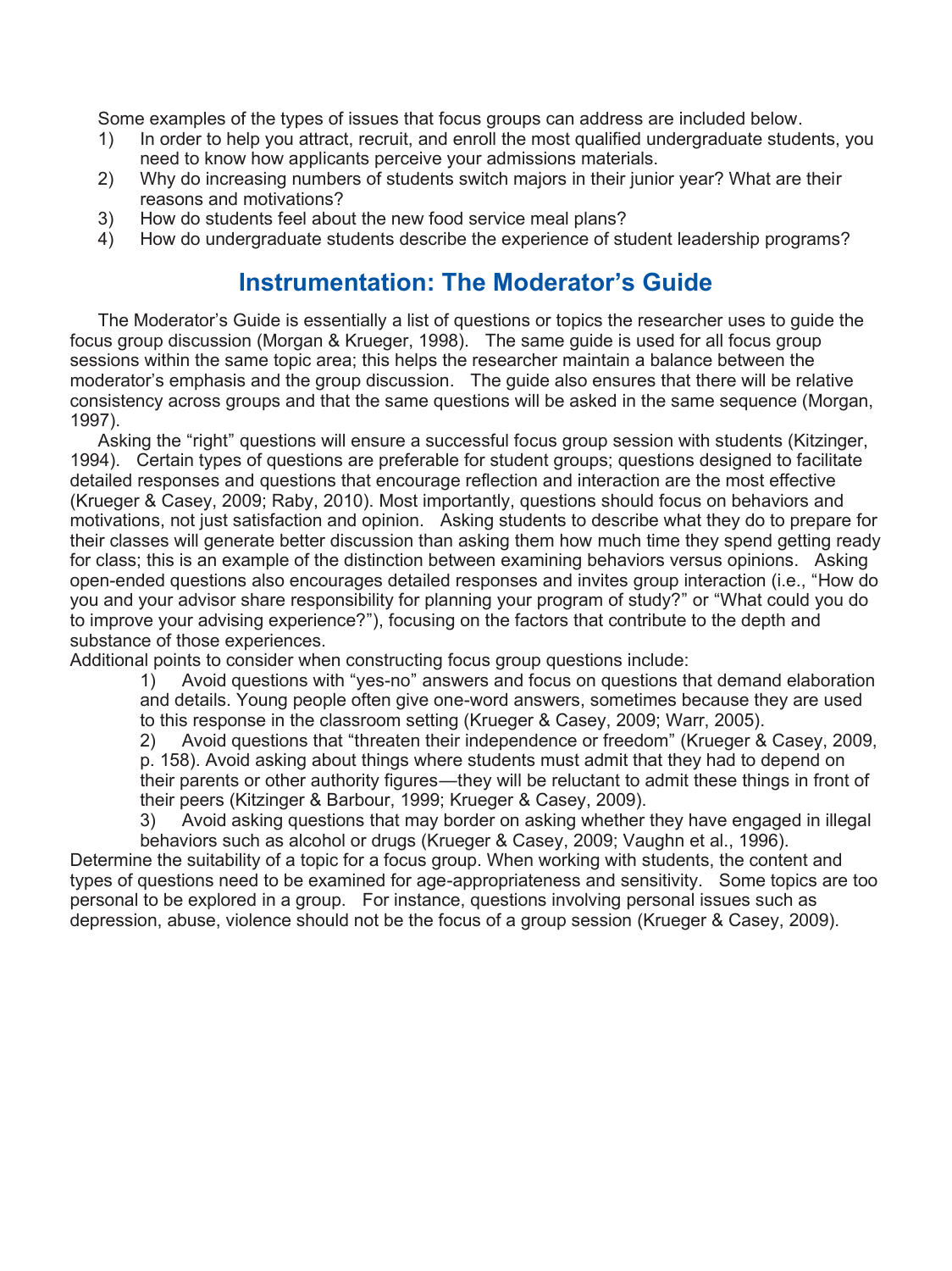Additionally, opening or icebreaking questions can set the tone for the shift from listening to conversing, just by asking questions that are of interest to students, even if they are not directly related to the main topic. For instance, asking students their opinion about something that just happened on campus, or about how their semester is going, or anything that is going to relax them will acclimate them to the group dynamics. Once they are comfortable with the conversational mode, you can move on to the essential content questions. Allow for concluding and debriefing questions to end the session, so that students can express emotions or frustrations resulting from difficult or challenging conversations (Breen, 2006; Krueger & Casey, 2009; Morgan, 1997; Vaughn et al., 1996).

## **Selecting and Inviting Participants**

The composition, number, and size of the focus groups, as well as the use of incentives, are important issues to consider, essential to the success of your research.

**Sampling.** Students should be invited to participate in focus group sessions based on their special knowledge or experience. This type of purposeful selection is appropriate for qualitative research; participants are chosen based on their "information-rich" potential (Patton, 2002). Use caution, however, about including pre-existing groups or creating groups of students who know each other too well. Students tend to be most comfortable with their friends or classmates—this is great for social situations but restrictive when it comes to focus group discussions (Morgan & Krueger, 1998; Raby, 2010). Using the research objective as the guide, determine whether intact student groups or mixed groups best serve your purpose. Ideally, between three and five group sessions should be conducted.

**Size.** A group of 10 students is the ideal size for most sessions; too few students will deprive you of variety while too large a group means that some voices may never be heard. Shyer students may need coaxing, particularly in a setting where students do not know each other (Leedy & Ormrod, 2005). However, if you wish to conduct a session with at least 10 students, a minimum of 20 students should be invited. Diligent reminders will offset "drop-outs" or no-shows (Breen, 2006; Vaughn et al., 1996).

**Scheduling.** There are optimal times of the day and days of the week for conducting focus groups with students. Scheduling focus group sessions around meal times, especially for lunch or dinner, tends to work well with this age group; additionally, early evening sessions, where snacks are offered, also work well (Breen, 2006).

Conducting focus groups during the middle of the week (Tuesday–Thursday) are the best times to engage students and secure their attention. Weekends are the least favorable time to ask for student participation, unless the campus is largely residential and there is a significant incentive that will draw students (Krueger & Casey, 2009).

**Incentives.** Determine customized incentives, if any, which will motivate focus group participation. Food is generally the key to creating a welcoming and relaxing environment for student participants. Serving a meal or refreshments is a clear inducement to attend; consider what appeals to college students and avoid formal settings (Krueger & Casey, 2009; Naylor et al., 2008).

Additionally, other types of incentives are useful. For instance, students may be interested in a chance to participate in a raffle for a gift certificate or special item (iPod or laptop, for example). Incentives are more likely to encourage students to participate in focus group sessions if there is the promise of a "reward" as a result of that participation (Morgan & Krueger, 1998; Naylor et al., 2008).

## **Conducting Focus Group Sessions**

**Location.** The key to a successful focus group session with college students begins with a welcoming environment. When college students are participating in comfortable, familiar surroundings, they are more likely to be candid and relaxed in their conversation. One way to establish an inviting atmosphere is to choose a location that students frequent, such as the Student Union or student lounges. Public or open meeting places level the playing field. Consider having students sit in a lounge area or on the floor to "send the message that the conversation is comfortable and casual" (Krueger & Casey, 2009, p. 159). In particular, some locations represent places where students assume proper roles, that is, school buildings or classrooms may remind students of their subordination to adults or professors (Krueger & Casey, 2009; Carnaghi, 1992).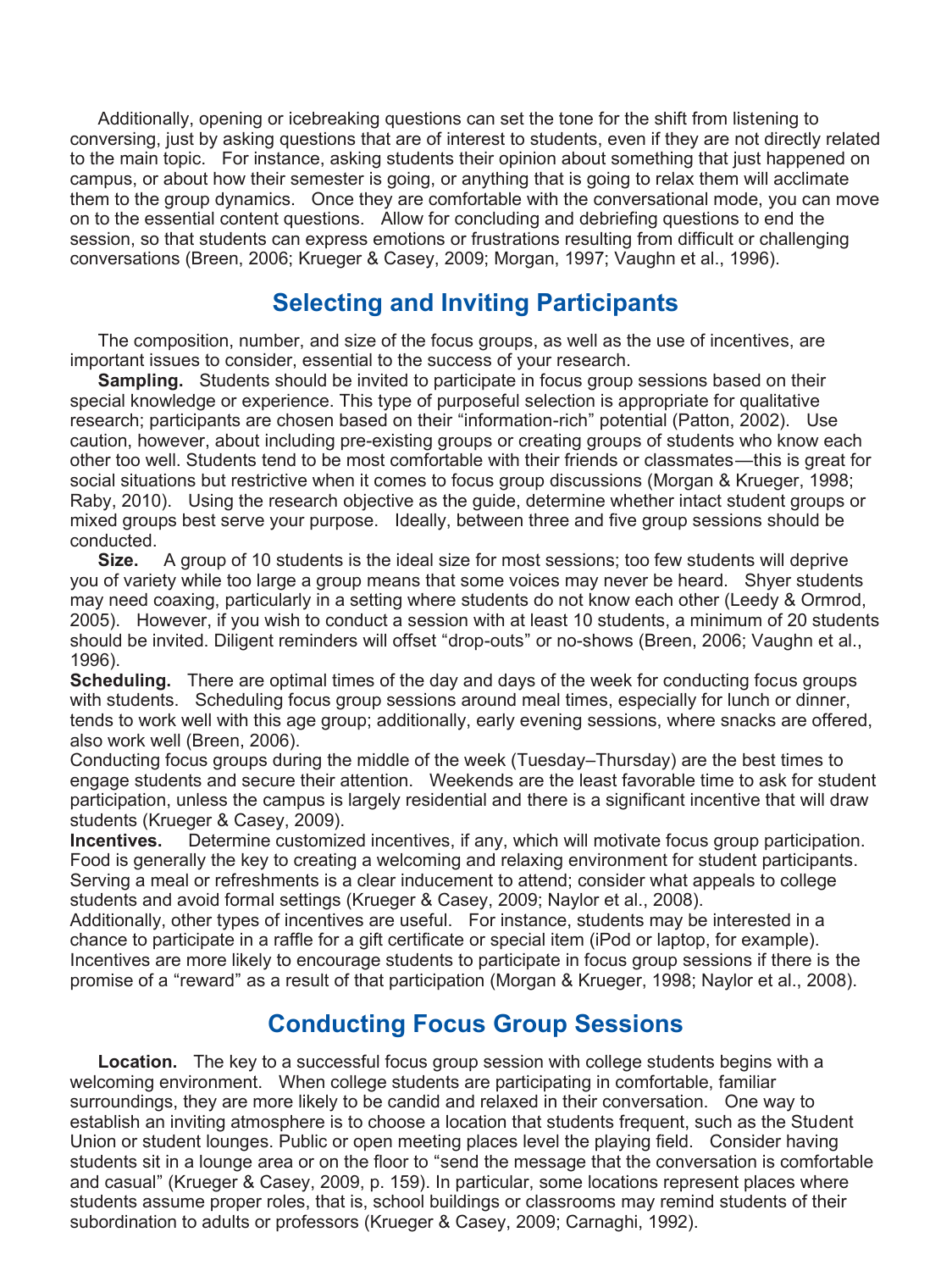**Selecting the appropriate moderator.** It is essential to choose a moderator who will encourage discussion without judgment or respond negatively to student comments. An experienced moderator will be able to facilitate a discussion even when there are divergent viewpoints or disagreements. A moderator who is intimidating will end the session before it begins.

Asking a Vice President or the Provost, or worse still, the President, to run your session may backfire; the referent power of these individuals may be off-putting to students who have something to share. If students do attend sessions with these moderators, they are less likely to be candid in their responses (Carnaghi, 1992).

Someone who is skilled at talking to students, treats them respectfully, and listens carefully will yield the best results. If you are running groups with freshmen, for example, perhaps a senior or a grad student could facilitate the session—this would be one way to help students relax and talk more freely (Vaughn et al., 1996).

**Opening the session.** Once the session begins, it is important to thank students for volunteering their time and for their willingness to provide their input; explain the purpose of the session and how the results will be used. Assure students of the confidentiality of the discussions; explain that no one will be named specifically or identified with any comments or findings that are shared or reported. When students feel that they are being treated with respect, and that their opinions matter, they will be more likely to share their feelings and opinions (Krueger & Casey, 2009).

**Directing the conversation.** Find the right methods to get students talking…and keep them talking! As Krueger and Casey (2009) note:

Young people may be skeptical of the moderator's claim that all opinions are wanted and that both negative and positive views are appreciated. Young people regularly find themselves in situations where adults seemingly want feedback but then react in an unpleasant manner when contrary or negative ideas are expressed. (p. 156)

One way to diffuse any skepticism and promote candid sharing is to deflect the focus from the individual. Additionally, it is important to get acquainted with the jargon, language, and issues surrounding the topic area so you can be understood and understand your students (Patton, 2002). Effective facilitation begins with choosing a focus and maintaining the attention of the group on that focus. Using agendas for student focus groups is a valuable tool which gives them a sense of what will be discussed and allows them time to think about where they can insert themselves into the conversation. Since students are used to syllabi and course outlines, the use of an agenda to guide a group discussion will seem perfectly natural to them (Hassanien, 2007; Raby, 2010).

What is the story or event that you will use as the centerpiece of your discussion? Many moderators use visual aids to open the session gently and allow for various levels of group interaction. Moderators can help students feel safe sharing their thoughts and ideas in the group by using visuals, flip charts, list-making activities, or drawings. For example, icebreaker questions often start with a flip chart asking each student to make a statement that allows everyone to talk at least once but also allows for all ideas to be shared and accepted equally. This activity also negates peer pressure influences. Asking participants to bring or draw/create visuals in order to tell their story or offer their opinion can help them shed their natural defensiveness (Vaughn et al., 1996). "List-making," as used by a facilitator, creates a structural aid that allows participants to offer opinions and see visible results on a chart, building and adding to a list of ideas. List-making also takes the focus away from the participant and focuses the attention of the group on the chart and the list, or the emerging ideas and concepts generated by the group (Krueger & Casey, 2009; Vaughn et al., 1996).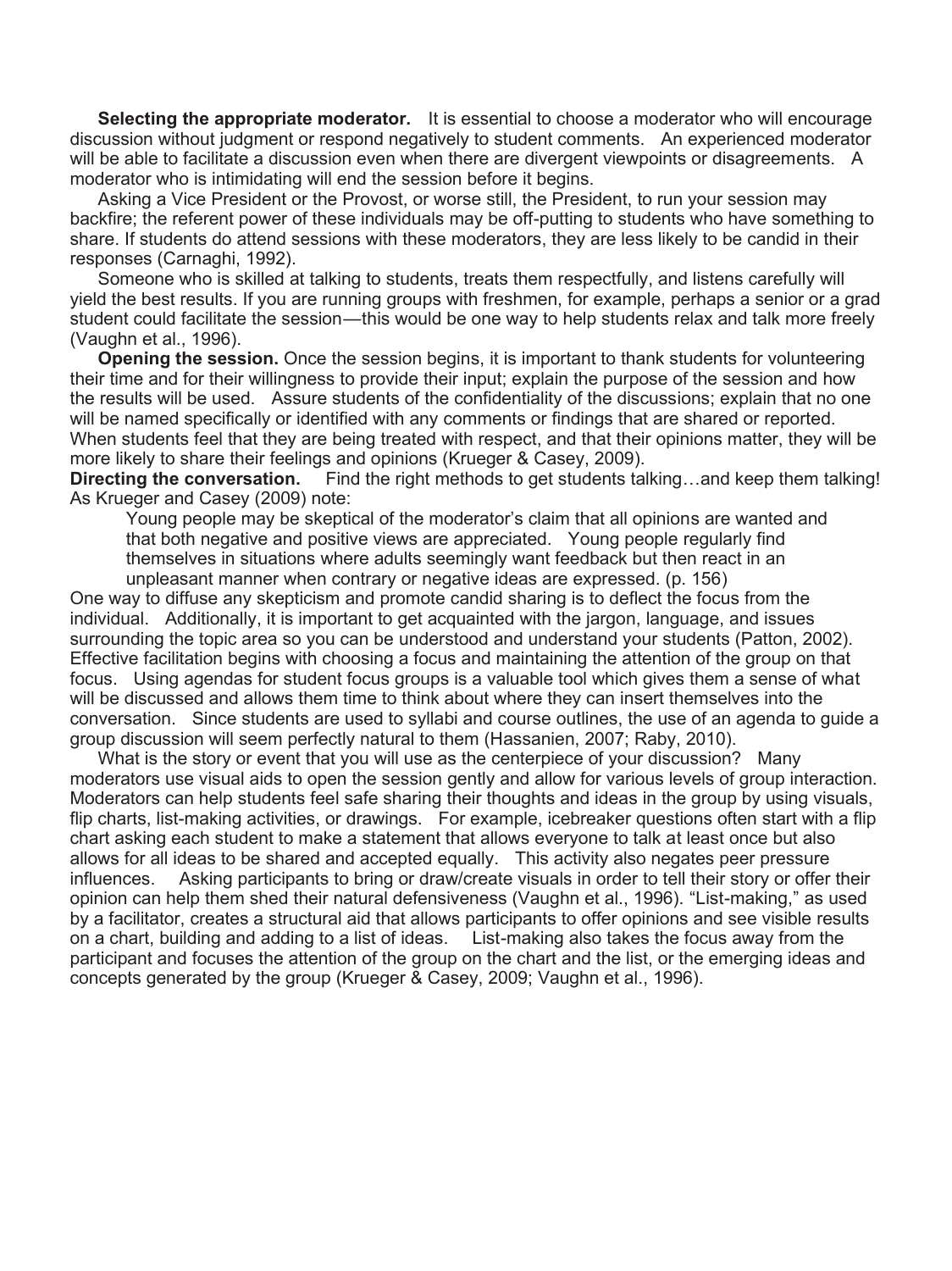**Session length.** Most focus group sessions span 90–120 minutes in length; for student groups, condense the time of the session from the usual 90+ minutes to no more than 60 minutes. Young adults often need to change their positions or mental orientation every 45 minutes or so; their attention span tends to evaporate after this point, and certainly by the one-hour mark (Breen, 2006; Carnaghi, 1992). The most important questions should be asked within the first 45 minutes. Since time with the students is limited, a consolidated questioning guide is useful; a moderator may only be able to work through 4–6 questions before the group becomes distracted (Breen, 2006; Williams et al., 2009).

**Concluding and thanking participants.** Students are busy and have given their time to attend a session. Moderators must thank participants, ask if there are any concluding questions, and emphasize how important their participation has been to the success of the research (Howe & Strauss, 2007).

**Data management.** Although the intent of this paper is not to discuss preferred data management for focus groups in detail, it is important to manage data effectively in order to maximize the use of the

results. A data management plan divides data into the following categories: raw data management, content analysis and coding, trustworthiness, and reporting.

*Raw data management.* The moderator and the note-taker (they should be two separate individuals) should review notes immediately after each session and debrief; debriefing allows the moderator and note-taker to assess perceptions, issues that have surfaced, and to record observations (nonverbal and body language) that add to the meaning of participant words and phrases (Krueger & Casey, 2009). Audio and/or videotaping each session is strongly advised; participants must provide their consent to allow for these recordings; forms should be prepared in advance of each session for distribution and collection. Additionally, hiring a transcriptionist is an excellent way to ensure comprehensive and accurate representation of the focus group discussions. An alternative to hiring a transcriptionist is to purchase software applications that translate recorded dialogue into a modified word document, such as Dragon@.

**Content analysis and coding.** Once transcripts are completed, the work of analysis and coding begins. In order to assess the meaning of participant comments and behaviors, Krueger and Casey (2009) recommend a simple strategy known as the Classic Approach for data analysis. This process involves a holistic review of the transcripts, preliminary coding of possible categories, followed by a more detailed process of creating categories of themes within the data. Saldana (2009) recommends using a First Cycle/Second Cycle process for analyzing qualitative data; there are other methods of analysis and coding that can be used just as effectively (Miles & Huberman, 1994). Overall, the Classic Approach is an excellent way for the researcher to quickly immerse himself or herself in the data and identify themes and meaning units quickly. Krueger and Casey (2009) also supplement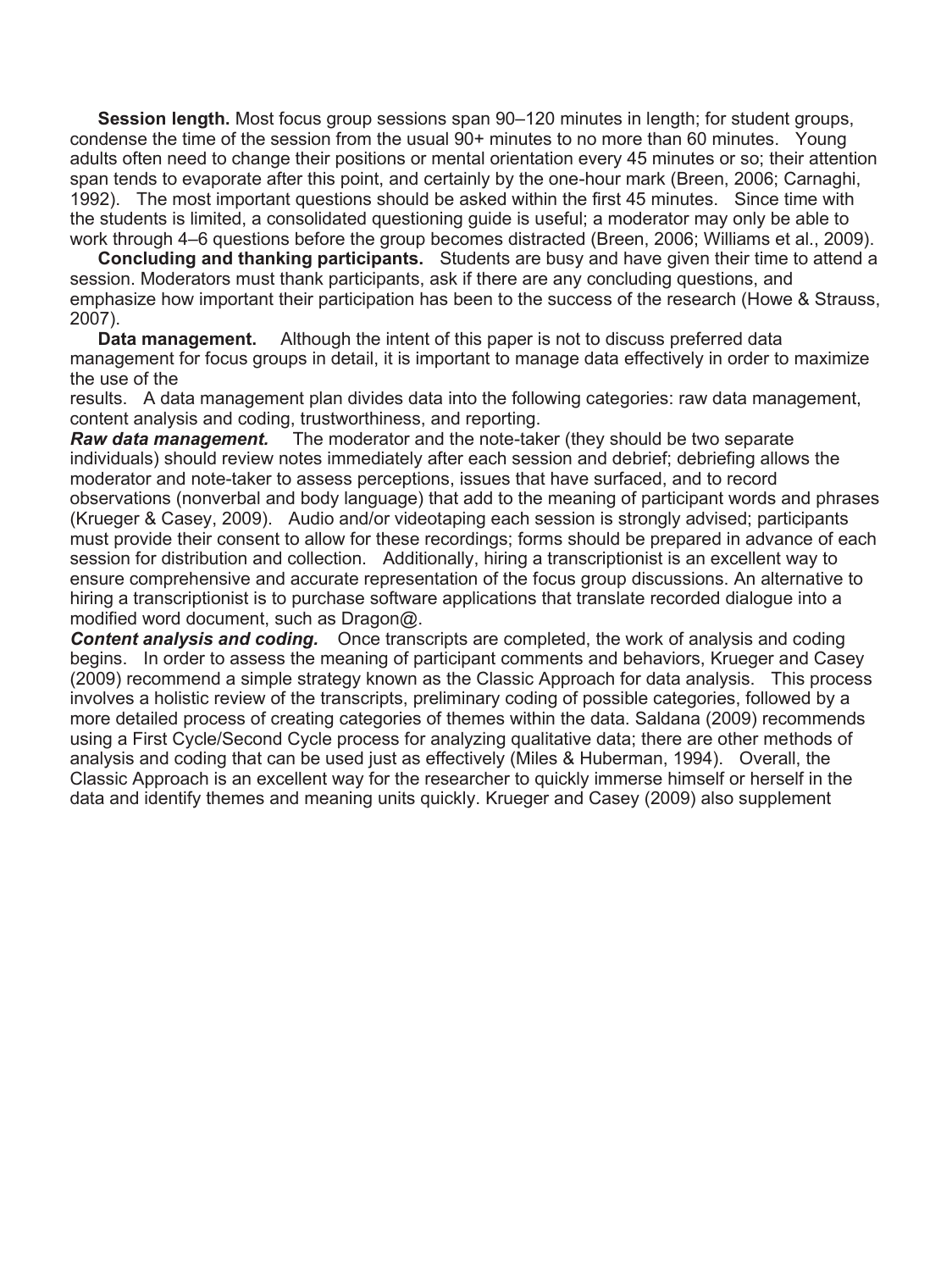their recommendations about the Classic Approach with an excellent table (p. 125) that compares the various analytic frameworks. While many researchers accomplish data analysis and coding manually, others prefer computer software programs, such as Nudist@, NVivo@, or SPSS@'s qualitative data management software.

**Trustworthiness.** A correlate to the validity-reliability measures used in quantitative research methods are the qualitative strategies espoused by Lincoln and Guba (1985). They suggest that trustworthiness strategies are essential to evaluating the "worth" of a study. For the purpose of focus group research, member checking (asking select participants to review transcripts or portions of transcripts for accuracy and appropriate representation) is a way to establish credibility; "thick" description or detailed reporting of the findings assist in establishing transferability of the findings; external audits (external review of the findings and interpretation) is a means to establishing dependability; and creating an audit trail (a blueprint of the research design) is a way to establish confirmability.

*Reporting the results.* Research, evaluation, and assessment programs are an essential part of any student life program. Soliciting student opinions through focus group interactions yields valuable descriptive information, which not only supplements quantitative findings but which also offers a unique perspective regarding student opinions and attitudes. While electronic technology has dominated so much of our communication with students in recent years, this face-to-face qualitative methodology offers the benefits of encouraging in-person group dialogue and also uncovers participant nonverbal interactions and meanings. Focus groups, when employed effectively, utilize the group's personality and dynamics to reveal participant perspectives through "storytelling." The skilled moderator is able to elicit these stories through the appropriate use of probing and questioning sequencing (Krueger, 1997).

### *Informing Practice: Using the Results for Effective Management*

In what ways will the results of your focus group findings improve policy and practice at your institution?

- 1) Provides practical information for program development and improvement.
- 2) Allows for ongoing assessment and evaluation.
- 3) Identifies how well programs are working.
- 4) Builds a sense of student community and cohesion.
- 5) Assists in developing additional quantitative or qualitative instrumentation.

6) Provides practical and workable information for administrators to improve programs and practices.

7) Acculturates students to a new campus or new group settings.

By learning about the focus group method, student personnel administrators can play an important role on campuses by substantiating their programming decisions with funded knowledge, grounded in student-focused research.

## **References**

Astin, A. W. (1993). *What matters in college: Four critical years revisited*. San Francisco: Jossey-Bass.

Barbour, R. S., & Kitzinger, J. (1999). *Developing focus group research: Politics, theory and practice.* London: Sage.

Baxter Magolda, R. (1992). *Knowing and reasoning in college: Gender-related patterns in students' intellectual development*. San Francisco: Jossey-Bass.

Bloor, M., Frankland, J., Thomas, M., & Robson, K. (2001). *Focus groups in social research*. London: Sage.

Breen, R. L. (2006). A practical guide to focus-group research. *Journal of Geography in Higher Education, 30*(3), 463–375.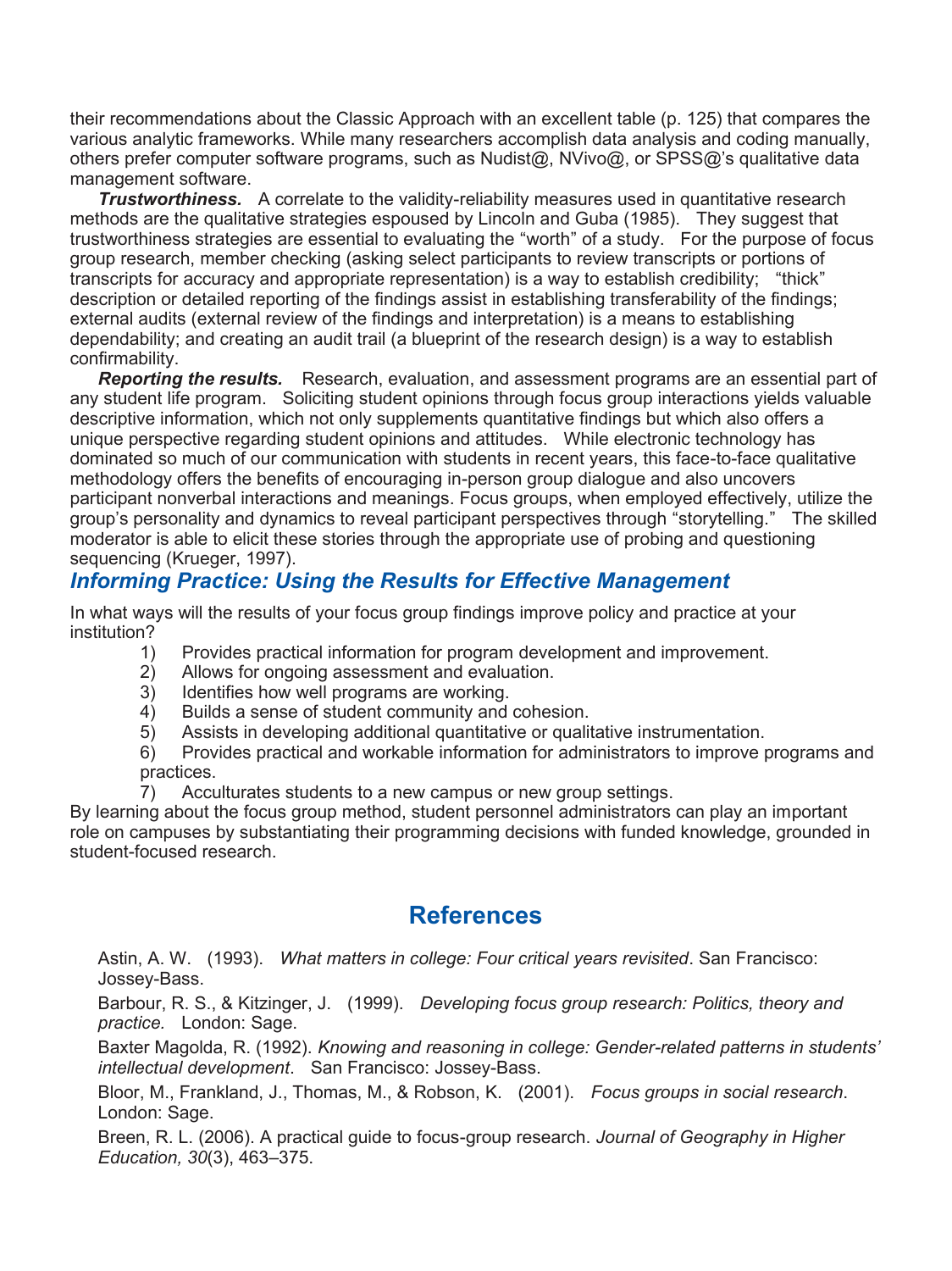Carnaghi, J. E. (1992). Focus groups: Teachable and educational moments for all involved. In F. K. Stage (Ed.), *Diverse methods for research and assessment of college students* (pp. 105–121). Alexandria, VA: American College Personnel Association.

Chickering, A. W. (1969). *Education and identity*. San Francisco: Jossey-Bass.

- Chickering, A. W., & Reisser, L. (1993). *Education and identity* (2nd ed.). San Francisco: Jossey-Bass.
- Diambra, J. F., McClam, T., Fuss, A., Burton, B., & Fudge, D. L. (2009). Using a focus group to analyze students' perceptions of a service-learning project. *College Student Journal, 43*(1), 114–122.

Erikson, E. H. (1994). *Identity and the life cycle*. New York: Norton.

Evans, N. J. (1995). Theories of student development. In S. R. Komives, D. B. Woodard, Jr., and Associates (Eds.), *Student services: A handbook for the profession* (3rd ed.). San Francisco: Jossey-Bass.

Fern, E. F. (2001). *Advanced focus group research*. Thousand Oaks, CA: Sage.

Gilligan, C. (1982). *In a different voice: Psychological theory and women's development*. Cambridge, MA: Harvard University Press.

Gregoryk, K., & Eighmy, M. (2009). Interaction among undergraduate students: Does age matter? *College Student Journal, 43*(4), 1125–1136.

Hassanien, A. (2007). A qualitative student evaluation of group learning in higher education. *Higher Education in Europe, 32*(2/3), 135–150.

Hollander, J. A. (2004). The social contexts of focus groups. *Journal of Contemporary Ethnography, 33*(5), 602–637.

Howe, N., & Strauss, W. (2007). *Millennials go to college: Strategies for a new generation on campus* (2nd ed.). Great Falls, VA: LifeCourse Associates.

Hyde, A., Howlett, E., Brady, D., & Drennan, J. (2005). The focus group method: Insights from focus group interviews on sexual health with adolescents. *Social Science and Medicine, 61*, 2588–2599.

Josselson, R. (1990). *Finding herself: Pathways to identity development in women.* San Francisco: Jossey-Bass.

Kegan, R. (1982). *The evolving self: Problem and process in human development*. Cambridge, MA: Harvard University Press.

Kicklighter, J. R., Koonce, V. J., Rosenbloom, C. A., & Commander, N. E. (2010). College freshmen perceptions of effective and ineffective aspects of nutrition education. *Journal of American College Health, 59*(2), 98–104.

Kitzinger, J. (1994). The methodology of focus groups: The importance of interaction between research participants. *Sociology Health and Illness, 16*(1), 103–121.

Kitzinger, J. (1995). Qualitative research: Introducing focus groups. *British Medical Journal, 311*, 299–302.

Kitzinger, J., & Barbour, R. S. (1999). Introduction: The challenge and promise of focus groups. In R. S. Barbour & J. Kitzinger (Eds.), *Developing focus group research: Politics, theory and practice* (pp. 36–46). London: Sage.

Krueger, R. A. (1997). *Analyzing and reporting focus group results*. Thousand Oaks, CA: Sage.

Krueger, R. A., & Casey, M. A. (2009). *Focus groups: A practical guide for applied research* (4th ed.). San Francisco: Sage.

Leedy, P. D., & Ormrod, J. E. (2005). *Practical research: Planning and design* (8th ed.). Upper Saddle River, NJ: Pearson Merrill Prentice Hall.

Lemons, L. J., & Richmond, D. (1987). A developmental perspective on the sophomore slump. *NASPA Journal, 24*(3), 15–19.

Liamputtong, P. (2011). *Focus group methodology*. Thousand Oaks, CA: Sage.

Lincoln, Y. S., & Guba, E. (1985). *Naturalistic inquiry*. Beverly Hills, CA: Sage.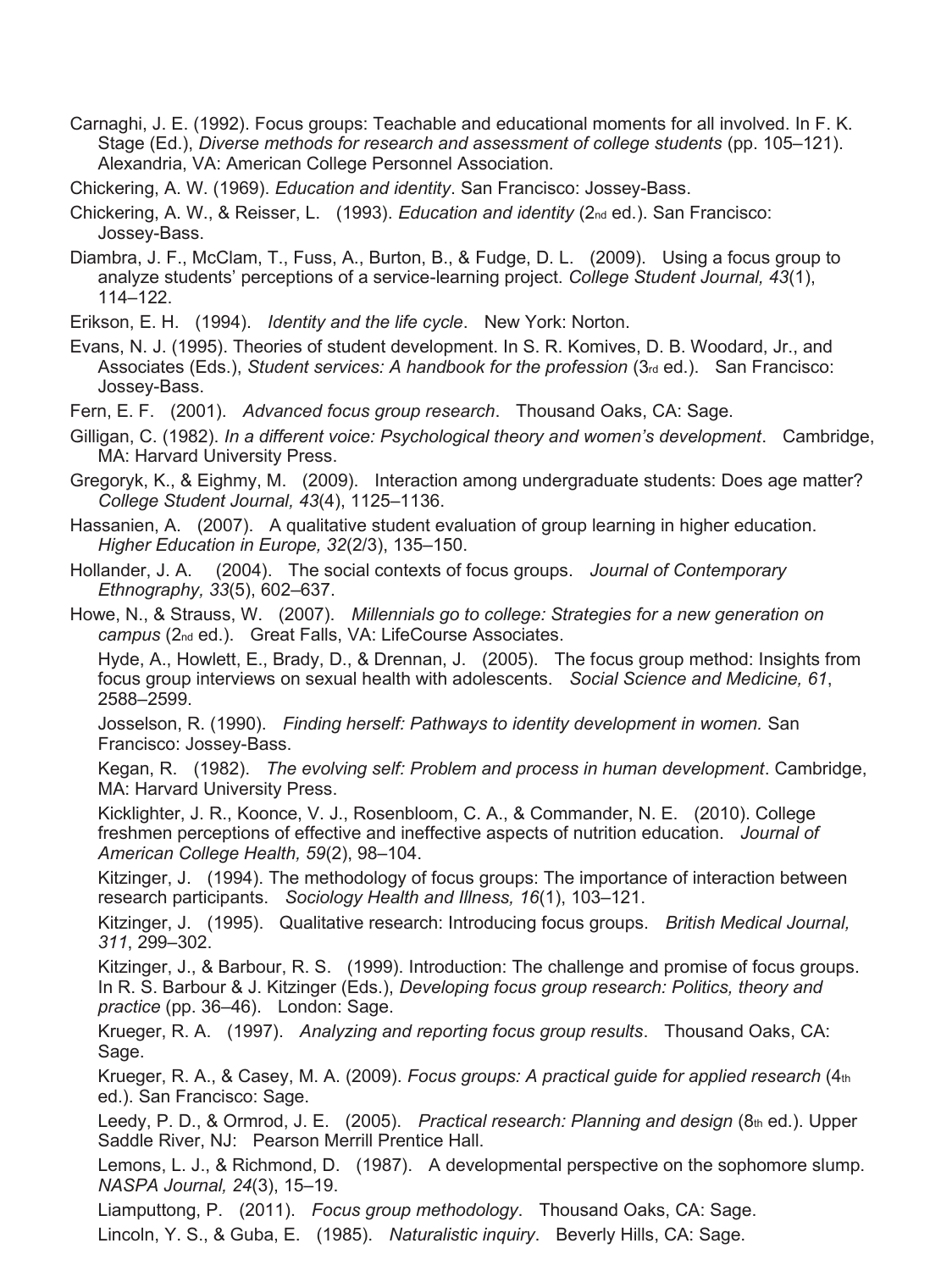Miles, M. B., & Huberman, A. M. (1994). *Qualitative data analysis: A sourcebook of new methods (*2nd ed.). London: Sage.

Mitchell, L. (1999). Combining focus groups and interviews: Telling how it is; Telling how it feels. In R. S. Barbour & J. Kitzinger (Eds.), *Developing focus group research: Politics, theory and practice*  (pp. 36–46). London: Sage.

Morgan, D. L. (1997). *Focus groups as qualitative research*. Thousand Oaks, CA: Sage.

Morgan, D. L., & Krueger, R. A. (Eds.). (1998). *The focus group kit*. Thousand Oaks, CA: Sage.

Morgan, M., Gibbs, S., Maxwell, K., & Britten, N. (2002). Hearing children's voices: Methodological issues in conducting focus groups with children aged 7–11 years. *Qualitative Research, 2*(5), 5–20.

Naylor, S., Stoffel, B., & Van Der Laan, S. (2008). Why isn't our chat reference used more? Findings of focus group discussions with undergraduate students. *Reference & User Services Quarterly, 47*(4), 342–254.

Ouimet, J. A., Bunnage, J. C., Carini, R. M., Kuh, G. D., & Kennedy, J. (2004). Using focus groups, expert advice, and cognitive interviews to establish the validity of a college student survey. *Research in Higher Education, 45*(3), 233–250.

Patton, M. Q. (2002). *Qualitative evaluation and research methods* (3rd ed.). Thousand Oaks, CA: Sage.

Pizam, A. (1994). Planning a tourism research investigation. In J. R. Ritchie & C. R. Goeldner (Eds.), *Travel, tourism, and hospitality research: A handbook for managers and researchers*. New York: John Wiley & Sons.

Raby, R. (2007). Across a great gulf? Conducting research with adolescents. In L. A. Best (Ed.), *Representing youth: Methodological issues in critical youth studies* (pp. 39–59). New York: New York University Press.

Raby, R. (2010). Public selves, inequality, and interruptions: The creation of meaning in focus groups with teens. *International Journal of Qualitative Methods, 9*(1), 1–15.

Raines, C. (2003). *Connecting generations: The sourcebook for a new workplace*. Menlo Park, CA: Crisp Publications.

Rickes, P. C. (2009). Make way for Millenials! How today's students are shaping higher education space. *Planning for Higher Education, 37*(2), 7–17.

Rodgers, R. F. (1990). Student development. In U. Delworth & G. R. Hanson (Eds.), *Student services: A handbook for the profession* (2nd ed., pp. 117–146). San Francisco: Jossey-Bass.

Saldana, J. (2009). *The coding manual for qualitative researchers*. Los Angeles, CA: Sage. Sanford, N. (1962). The developmental status of the entering freshman. In N. Sanford (Ed.),

*The American college*. New York: Wiley & Sons.

Stewart, D., Shamdasani, P. N., & Rook, D. W. (2007). *Focus groups: Theory and practice* (2nd ed.). Thousand Oaks, CA: Sage.

Vaughn, S., Schumm, J. S., & Sinagub, J. (1996). *Focus group interviews in education and psychology*. Thousand Oaks, CA: Sage.

Warr, D. J. (2005). "It was fun . . . but we don't usually talk about these things": Analyzing sociable interaction in focus groups. *Qualitative Inquiry, 11*, 200–225.

Wellington, J. (2010). Supporting students' preparation for the viva: Their pre-conceptions and implications for practice. *Teaching in Higher Education, 15*(1), 71–84.

Wilkinson, S. (1998). Focus groups in feminist research: Power, interaction, and the co-construction of meaning. *Women's Studies International Forum*, *21*(1), 111–125.

Williams, S. C., Bonnell, A., & Stoffel, B. (2009). Student feedback on federated search use, satisfaction, and web presence: Qualitative findings of focus groups. *Reference & User Services Quarterly, 49*(2), 131–139.